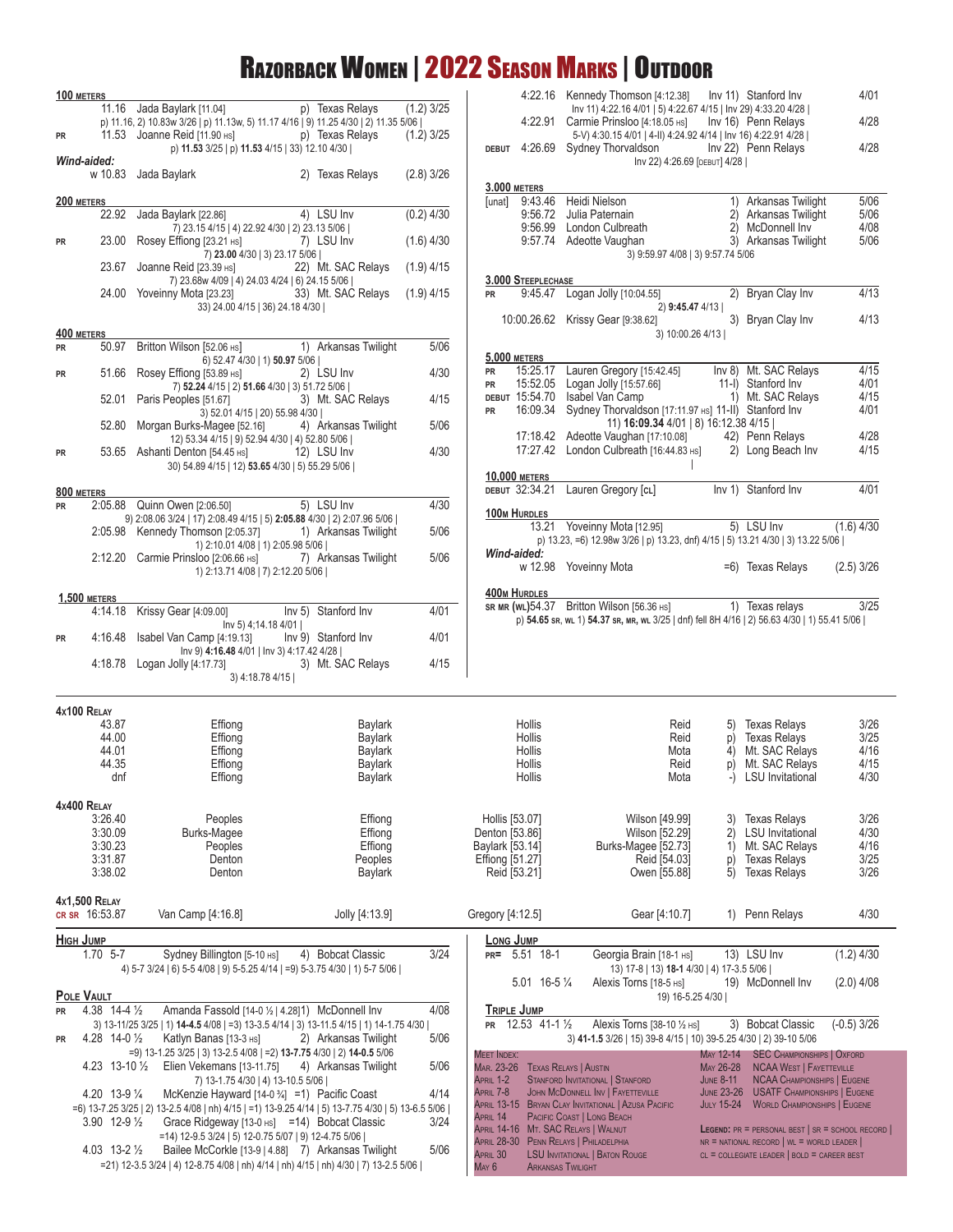# Arkansas Outdoor | Top 10 Marks

|                     | <b>100 METERS</b>     |                                            |              | 100m HURDLES                       |                     |                       |                                                                                                          |              |
|---------------------|-----------------------|--------------------------------------------|--------------|------------------------------------|---------------------|-----------------------|----------------------------------------------------------------------------------------------------------|--------------|
| 1<br>$\overline{2}$ | 11.02<br>11.04        | Kiara Parker                               | 2019<br>2018 | 1<br>2                             | 12.40<br>12.70      |                       | Janeek Brown                                                                                             | 2019<br>2019 |
| 3                   | 11.10                 | Jada Baylark<br>Veronica Campbell          | 2004         | 3                                  | 12.82               |                       | Payton Chadwick<br>Daszay Freeman                                                                        | 2021         |
| $\overline{4}$      | 11.12                 | <b>Tiana Wilson</b>                        | 2021         | 4                                  | 12.94               |                       | <b>Taliyah Brooks</b>                                                                                    | 2018         |
| 5<br>6              | 11.26<br>11.29        | LaShaunte'a Moore<br>Elisha Brewer         | 2004<br>1998 | 5<br>6                             | 12.95<br>12.98      |                       | <b>Yoveinny Mota</b><br>Elisha Brewer                                                                    | 2021<br>1998 |
| 7                   | 11.33                 | Taylor Ellis-Watson                        | 2016         |                                    | 12.98               |                       | Alex Gochenour                                                                                           | 2016         |
| 8                   | 11.34                 | Janeek Brown                               | 2018         | 8                                  | 12.99               |                       | Jayla Hollis                                                                                             | 2021         |
| 9                   | 11.45                 | Tamara Kuykendall                          | 2019         | 9                                  | 13.05               |                       | Kyla Shoemake                                                                                            | 2000         |
| 10                  | 11.46                 | Regine Williams                            | 2014         | 10                                 | 13.11               |                       | Gi-Gi Miller                                                                                             | 2001         |
| 1                   | 200 METERS<br>22.40   | Janeek Brown                               | 2019         | 400m HURDLES<br>1                  | 54.37               |                       | <b>Britton Wilson</b>                                                                                    | 2022         |
| $\overline{2}$      | 22.41                 | Veronica Campbell                          | 2004         | $\sqrt{2}$                         | 55.71               |                       | Sparkle McKnight                                                                                         | 2013         |
| 3<br>4              | 22.48<br>22.86        | <b>Taylor Ellis-Watson</b><br>Jada Baylark | 2016         | 3                                  | 56.46<br>56.46      |                       | Damajahnee Birch<br><b>Brittany Hyter</b>                                                                | 2016<br>2011 |
| 5                   | 22.90                 | Kethlin Campbell                           | 2021<br>2019 | 5                                  | 56.99               |                       | Tawa Babatunde                                                                                           | 2001         |
| 6                   | 22.93                 | <b>Tiana Wilson</b>                        | 2021         | 6                                  | 57.85               |                       | Shannon Carter                                                                                           | 1992         |
| 7<br>8              | 23.00<br>23.07        | <b>Rosey Effiong</b>                       | 2022<br>2019 | $\overline{7}$<br>8                | 57.88<br>58.42      |                       | Gwendolyn Flowers                                                                                        | 2013<br>2016 |
| 9                   | 23.19                 | Payton Chadwick<br>Kiara Parker            | 2018         | 9                                  | 58.77               |                       | Brianna Swinton<br>Leah Orley                                                                            | 2010         |
| 10                  | 23.23                 | <b>Yoveinny Mota</b>                       | 2021         | 10                                 | 59.06               |                       | Leigha Brown                                                                                             | 2016         |
|                     | <b>400 METERS</b>     |                                            |              |                                    |                     | 3,000m STEEPLECHASE   |                                                                                                          |              |
| 1<br>$\overline{2}$ | 50.25<br>50.64        | Taylor Ellis-Watson<br>Daina Harper        | 2016<br>2017 | 1<br>$\overline{2}$                | 9:38.62<br>9:41.28  |                       | <b>Krissy Gear</b>                                                                                       | 2021<br>2016 |
| 3                   | 50.97                 | <b>Britton Wilson</b>                      | 2022         | 3                                  | 9:45.47             |                       | Jessica Kamilos<br>Logan Jolly                                                                           | 2022         |
| 4                   | 50.99                 | Regina George                              | 2013         | 4                                  | 9:48.35             |                       | Devin Clark                                                                                              | 2019         |
| 5                   | 51.03                 | Kethlin Campbell                           | 2019         | 5                                  | 9:49.01             |                       | Grace Heymsfield                                                                                         | 2014         |
| 6<br>7              | 51.21<br>51.66        | <b>Tiana Wilson</b><br>Rosey Effiong       | 2021<br>2022 | $\boldsymbol{6}$<br>$\overline{7}$ | 9:57.88<br>10:01.52 |                       | Gracie Hyde<br>Lilli Kleinmann                                                                           | 2021<br>2001 |
| 8                   | 51.67                 | <b>Paris Peoples</b>                       | 2021         | 8                                  | 10:07.62            |                       | Shannon Klenke                                                                                           | 2015         |
| 9                   | 51.71                 | <b>Shelise Williams</b>                    | 2010         | 9                                  | 10:08.23            |                       | Regan Ward                                                                                               | 2017         |
| 10                  | 51.72                 | Shafiqua Maloney                           | 2021         | 10                                 | 10:14.59            |                       | Rachel Nichwitz                                                                                          | 2018         |
| 1                   | 800 METERS<br>2:01.61 | Chrishuna Williams                         | 2015         | 4x100 RELAY                        |                     |                       | 42.65 T. Kuykendall, P. Chadwick, J. Brown, K. Parker                                                    | 2019         |
| $\overline{2}$      | 2:01.91               | Aneita Denton                              | 2005         |                                    |                     |                       | 43.11 K. Parker, P. Chadwick, J. Brown, K. Campbell                                                      | 2019         |
| 3                   | 2:02.54               | Shafiqua Maloney                           | 2021         |                                    |                     |                       | 43.26 K. Parker, J. Baylark, J. Brown, T. Brooks                                                         | 2018         |
| 4<br>5              | 2:02.59<br>2:03.57    | Stephanie Brown<br>Rebekka Simko           | 2011<br>2015 |                                    |                     |                       | 43.34 J. Baylark, P. Stumbaugh, D. Harper, K. Parker                                                     | 2017<br>2018 |
| 6                   | 2:03.78               | Tanya Blake                                | 1994         |                                    |                     |                       | 43.38 J. Brown, K. Parker, J. Baylark, M. Burks-Magee<br>43.46 Y. Mota, J. Baylark, J. Hollis, T. Wilson | 2021         |
| 7                   | 2:03.79               | Regina George                              | 2013         |                                    |                     |                       | 43.57 T. Brooks, P. Stumbaugh, D. Harper, K. Parker                                                      | 2017         |
| 8<br>9              | 2:04.24<br>2:04.79    | Nicole Teter<br><b>Krissy Gear</b>         | 1992<br>2021 |                                    |                     |                       | 43.84 K. Williams, L. Moore, S. Neely, V. Campbell                                                       | 2004<br>2022 |
| 10                  | 2:05.29               | Erica Sigmont                              | 2005         |                                    |                     |                       | 43.87 R. Effiong, J. Baylark, J. Hollis, J. Reid<br>44.01 G. Flowers, R. George, T. Hines, W. Jones      | 2012         |
|                     | <b>1,500 METERS</b>   |                                            |              | 4x400 RELAY                        |                     |                       |                                                                                                          |              |
| 1                   | 4:08.65               | Dominique Scott                            | 2015         |                                    |                     |                       | 3:25.48 D. Birch, D. Harper, M. Dobbins, T. Ellis-Watson                                                 | 2016         |
| $\overline{2}$<br>3 | 4:09.00               | <b>Krissy Gear</b>                         | 2021         |                                    |                     |                       | 3:25.89 P. Peoples, K. Parker, P. Chadwick, K. Campbell                                                  | 2019         |
| 4                   | 4:09.14<br>4:10.49    | Nikki Hiltz<br>Christin Wurth              | 2018<br>2003 | 3:26.63<br>3:26.40                 |                     |                       | P. Peoples. K. Campbell, M. Burks-Magee, S. Maloney<br>P. Peoples, R. Effiong, J. Hollis, B. Wilson      | 2021<br>2022 |
| 5                   | 4:11.02               | Dacia Barr                                 | 2008         | 3:27.09                            |                     |                       | C. Williams, S. McKnight, G. Flowers, R. George                                                          | 2013         |
| 6                   | 4:11.40               | Stephanie Brown                            | 2014         | 3:27.58                            |                     |                       | P. Peoples, M. Burks-Magee, S. Maloney, T. Wilson                                                        | 2021         |
| 7<br>8              | 4:12.38<br>4:13.27    | <b>Kennedy Thomson</b><br>Carina Viljoen   | 2021<br>2019 | 3:28.20<br>3:28.63                 |                     |                       | P. Peoples, M. Burks-Magee, T. Wilson, S. Maloney<br>R. George, S. Williams, G. Flowers, W. Jones        | 2021<br>2011 |
| 9                   | 4:13.33               | Kristen Gillespie                          | 2012         | 3:28.78                            |                     |                       | S. Rolle, J. Cousins, P. Farrell, T. Boatright                                                           | 2006         |
| 10                  | 4:15.35               | Londa Bevins                               | 2003         | 3:29.54                            |                     |                       | W. Jones, G. Flowers, C. Williams, R. George                                                             | 2012         |
|                     | <b>5,000 METERS</b>   |                                            |              | <b>HIGH JUMP</b>                   |                     |                       |                                                                                                          |              |
| 1<br>$\overline{2}$ | 15:25.10<br>15:25.17  | Dominique Scott<br><b>Lauren Gregory</b>   | 2016<br>2022 | 1<br>$\sqrt{2}$                    | 1.88<br>1.86        | $6 - 2$<br>$6 - 1.25$ | Makeba Alcide<br>Jessica Johnson                                                                         | 2013<br>2003 |
| 3                   | 15:38.51              | <b>Taylor Werner</b>                       | 2019         | 3                                  | 1.82                | 5-11.50               | Taliyah Brooks                                                                                           | 2017         |
| 4                   | 15:38.74              | Devin Clark                                | 2019         | 4                                  | 1.81                | 5-11.25               | Jennifer McDonald                                                                                        | 1990         |
| 5<br>6              | 15:41.33<br>15:47.62  | Katie Izzo<br>Diane Robison                | 2021<br>2014 | 5<br>6                             | 1.80<br>1.78        | 5-10.75<br>$5 - 10$   | Kirsten Hesseltine<br>Alex Gochenour                                                                     | 2014<br>2015 |
| 7                   | 15:48.53              | Abby Gray                                  | 2021         | 7                                  | 1.76                | 5-9.25                | Claire Phythian                                                                                          | 1995         |
| 8                   | 15:48.89              | Jessica Dailey                             | 2000         |                                    | 1.76                | 5-9.25                | DeeDee Brown                                                                                             | 2001         |
| 9<br>10             | 15:48.91<br>15:49.85  | Kristen Gillespie<br>Amy Yoder Begley      | 2012<br>1999 |                                    | 1.76<br>1.76        | 5-9.25<br>5-9.25      | Michelle Martin<br>Leigha Brown                                                                          | 2005<br>2017 |
|                     | <b>10,000 METERS</b>  |                                            |              |                                    | 1.76                | 5-9.25                | Payton Chadwick                                                                                          | 2017         |
| 1                   | 31:56.84              | Dominique Scott                            | 2016         | POLE VAULT                         |                     |                       |                                                                                                          |              |
| $\sqrt{2}$          | 32:26.38              | <b>Taylor Werner</b>                       | 2019         | 1                                  | 4.72                | 15-5.75               | Sandi Morris                                                                                             | 2015         |
| 3<br>4              | 32:34.16<br>32:34.21  | Katie Izzo<br><b>Lauren Gregory</b>        | 2021<br>2022 | $\sqrt{2}$                         | 4.70                | $15 - 5$              | Lexi Jacobus                                                                                             | 2016         |
| $\sqrt{5}$          | 32:58.20              | <b>Claire Lavers</b>                       | 1991         | 3<br>4                             | 4.61<br>4.56        | 15-1.50<br>14-11.50   | Tina Sutej<br>Tori Hoggard                                                                               | 2011<br>2019 |
| 6                   | 33:06.84              | Amy Yoder Begley                           | 2000         | 5                                  | 4.54                | 14-10.75              | Nastassja Campbell                                                                                       | 2021         |
| $\overline{7}$<br>8 | 33:15.08<br>33:32.77  | Jamie Park<br>Michelle Byrne               | 1991<br>1993 | 6                                  | 4.49                | 14-8.75               | Lauren Martinez                                                                                          | 2021         |
| 9                   | 33:37.40              | Aisling Ryan                               | 1988         | 7<br>8                             | 4.41<br>4.38        | 14-5.50<br>14-4.50    | Katie Stripling<br>Desiree Freier                                                                        | 2010<br>2015 |
| 10                  | 33:37.83              | Catherine White                            | 2009         |                                    | 4.38                | 14-4.50               | Amanda Fassold                                                                                           | 2022         |
|                     |                       |                                            |              | 10                                 | 4.34                | 14-2.75               | Ariel Voskamp                                                                                            | 2015         |

|                      | <b>LONG JUMP</b>           |                |                    |                                              |              |
|----------------------|----------------------------|----------------|--------------------|----------------------------------------------|--------------|
| 1<br>2               | 6.78<br>6.42               | 22-3           | 21-0.75            | <b>Taliyah Brooks</b><br>G'Auna Edwards      | 2018<br>2019 |
| 3<br>4               | 6.35<br>6.31               | 20-10          | 20-8.50            | Toshei Woods<br>Tamara Myers                 | 1993<br>2014 |
| 5<br>6               | 6.28<br>6.27               | 20-7           | 20-7.25            | Cynthia Moore<br>Peter-Gaye Beckford         | 1990<br>2008 |
| 8                    | 6.27<br>6.25               | 20-7           | 20-6.25            | Etienne Chaplin<br>Kelsey Herman             | 2009<br>2017 |
| 9                    | 6.24                       |                | 20-5.75            | Beyonka McDowell                             | 2005         |
| 10                   | 6.19<br>6.19               |                | 20-3.75<br>20-3.75 | Angel Heath<br>Kerri-Ann Mitchell            | 2002<br>2002 |
|                      | TRIPLE JUMP                |                |                    |                                              |              |
| 1<br>$\overline{c}$  | 13.60<br>13.29             |                | 44-7.50<br>43-7.25 | Gi-Gi Miller<br>Shantel Thompson             | 2001<br>2011 |
| 3<br>4               | 13.28<br>13.06             | 43-7           | 42-10.25           | <b>Tamara Myers</b><br>Mariann Ahuna         | 2013<br>2003 |
| 5<br>6               | 13.05<br>12.82             |                | 42-9.75<br>42-0.75 | Cynthia Moore<br>Toshei Woods                | 1991<br>1993 |
| 7                    | 12.53<br>12.49             |                | 41-1.50            | <b>Alexis Torns</b>                          | 2022         |
| 8<br>9               | 12.37                      | 40-7           | 40-11.75           | Peta-Gaye Beckford<br>Stephanie Adams        | 2007<br>1985 |
| 10                   | 12.27                      |                | 40-3.25            | Kerri-Ann Mitchell                           | 2002         |
| <b>SHOT PUT</b><br>1 | 16.09                      |                | 52-9.50            | Micah Dennis                                 | 2016         |
| $\overline{c}$<br>3  | 15.75<br>15.11             | $51-8$<br>49-7 |                    | Amber Crumbo<br>Sheila Sims                  | 2000<br>1996 |
| 4<br>5               | 14.87<br>14.73             | 48-4           | 48-9.50            | Jessica Sommerfeld<br>Kelley Bickham         | 2002<br>1998 |
| 6<br>7               | 14.67                      |                | 48-1.50            | <b>Stacy Tiefenauer</b><br>Marie LeJour      | 1997         |
| 8                    | 14.65<br>14.61             | 47-11          | 48-0.75            | Michelle Rossio                              | 2001<br>2007 |
| 9<br>10              | 13.95<br>13.89             | 45-7           | 45-9.25            | Marilyn Banks<br>Beyonka McDowell            | 1982<br>2005 |
| <b>DISCUS</b>        |                            |                |                    |                                              |              |
| 1<br>$\overline{c}$  | 51.53<br>50.86             | 169-0          | 166-10             | Marie LeJour<br>Kelley Bickham               | 2001<br>1997 |
| 3<br>4               | 49.80<br>49.05             | 163-4          | 160-11             | Amber Crumbo<br>Amanda Allen                 | 2000<br>1993 |
| 5<br>6               | 47.63<br>47.26             | 156-3<br>155-0 |                    | Jessica Sommerfeld<br>Michelle Rossio        | 2002<br>2008 |
| 7                    | 45.57                      | 149-6          |                    | Sheila Sims                                  | 1994         |
| 8<br>9               | 44.96<br>44.28             | 147-6<br>145-3 |                    | Lana Boydstun<br>Kelly Bertka                | 1983<br>1986 |
| 10                   | 43.41                      | 142-5          |                    | Susan Cope                                   | 1992         |
| <b>HAMMER</b><br>1   | 58.76                      | 192-9          |                    | Brandy Blackwood                             | 2005         |
| $\overline{2}$<br>3  | 58.10<br>54.67             | 190-7<br>179-4 |                    | Marie LeJour<br>Michelle Rossio              | 2002<br>2008 |
| 4<br>5               | 53.48<br>52.72             | 175-5          | 172-11             | Kelley Bickham<br>Amber Crumbo               | 1998<br>2000 |
| <b>JAVELIN</b>       |                            |                |                    |                                              |              |
| 1<br>$\overline{c}$  | 49.76<br>49.64             |                | 163-3<br>162-10    | Amethyst Boyd<br>Carly Bloomfield            | 2014<br>2007 |
| 3                    | 48.24                      |                | 158-3              | Jessica Sommerfeld                           | 2002         |
| 4<br>5               | 47.08<br>46.36             |                | 154-5<br>152-1     | Peter-Gaye Beckford<br>Susan Cope            | 2007<br>1992 |
| 6<br>7               | 44.96<br>44.72             |                | 147-6<br>146-8     | Michelle Rossio<br>Pernille Jorgensen        | 2006<br>1988 |
| 8<br>9               | 44.62<br>42.78             |                | 146-4<br>140-4     | Kelsey Mollenkamp<br><b>Elizabeth Everts</b> | 2007<br>2003 |
| 10                   | 42.14                      |                | 138-3              | DeeDee Brown                                 | 2001         |
| 1                    | <b>HEPTATHLON</b><br>6,099 |                |                    | Taliyah Brooks                               | 2017         |
| $\overline{c}$       | 6,050                      |                |                    | Makeba Alcide                                | 2013         |
| 3<br>4               | 6,027<br>6,023             |                |                    | Alex Gochenour<br>Payton Chadwick            | 2015<br>2017 |
| 5<br>6               | 5,925<br>5,852             |                | Gi-Gi Miller       | Leigha Brown                                 | 2001<br>2017 |
| 7<br>8               | 5,820<br>5,700             |                |                    | Kelsey Herman<br>DeeDee Brown                | 2017<br>2001 |
| 9<br>10              | 5,594<br>5,518             |                |                    | Etienne Chaplin<br>Beyonka McDowell          | 2009<br>2005 |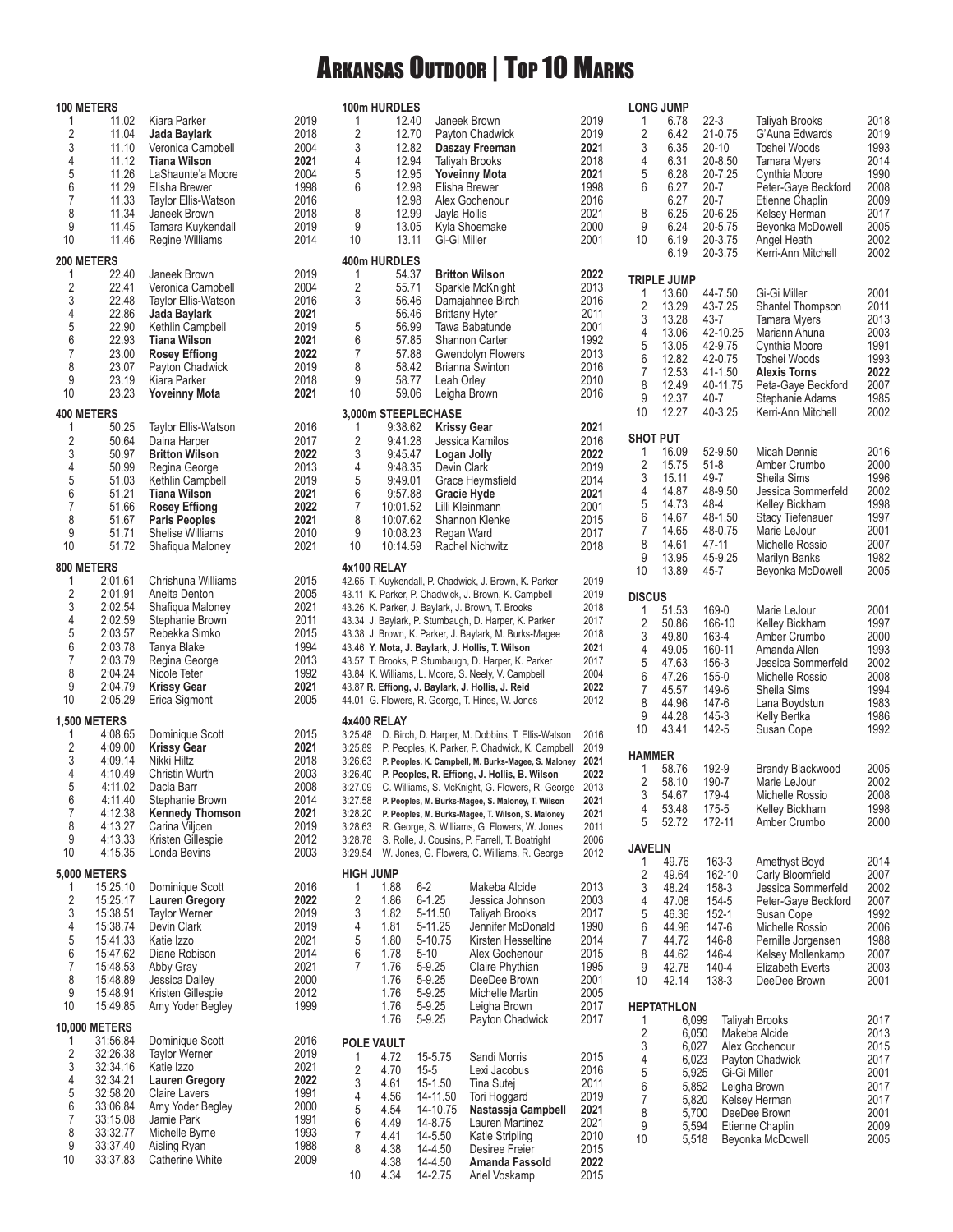### Razorback Women | 2022 Season Marks | Indoor

| 60 METERS            |                              |                                                              |                                                                                                                                            |              |                                                       | <b>1,000 METERS</b>      |                                                                                                                                                                         |                                                                    |                      |
|----------------------|------------------------------|--------------------------------------------------------------|--------------------------------------------------------------------------------------------------------------------------------------------|--------------|-------------------------------------------------------|--------------------------|-------------------------------------------------------------------------------------------------------------------------------------------------------------------------|--------------------------------------------------------------------|----------------------|
|                      |                              | 7.18 Jada Baylark                                            | 2) SEC Indoor<br>1) 7.25 [unat] 12/3   p) 7.35, 1) 7.29 1/14   p) 7.28, 3) 7.21 1/21   p) 7.29, 2) 7.21 1/29                               | 2/26         | [UNAT]<br>[UNAT]                                      | 2:46.80<br>2:51.43       | Shafiqua Maloney<br>Quinn Owen                                                                                                                                          | 1) Wooo Pig Classic<br>4) Wooo Pig Classic                         | 12/3<br>12/3         |
|                      |                              |                                                              | p) 7.29, 2) 7.26 2/11   p) 7.21, 2) 7.18 2/26   10p) 7.20 3/11                                                                             |              | [UNAT]                                                | 2:53.80                  | Carmie Prinsloo<br>3:00.32 Lainey Quandt                                                                                                                                | 5) Arkansas Inv<br>10) Wooo Pig Classic                            | 1/14<br>12/3         |
| 200 METERS           |                              |                                                              |                                                                                                                                            |              | [UNAT]                                                | 3:02.16                  | Josie Carson                                                                                                                                                            | 12) Wooo Pig Classic                                               | 12/3                 |
| PR                   | 22.89                        | Jada Baylark                                                 | p) SEC Indoor<br>4) 23.39 1/21   6) 23.39 1/28   7) 23.36 2/12   3) 23.06 2/18   p) 22.89, 5) 23.02 2/26   16p) 23.64 3/11                 | 2/25         | <b>MILE</b>                                           |                          |                                                                                                                                                                         |                                                                    |                      |
| PR                   |                              | 22.99 Jayla Hollis                                           | 3) Tyson Inv<br>2) 23.16 1/28   3) 22.99 2/12   p) 23.42 2/25   9p) 23.33 3/11                                                             | 2/12         | <b>PR</b>                                             | 4:32.67                  | Lauren Gregory<br>2) 4:35.10 1/29   4) 4:32.67 2/12   p) 4:41.63, 2) 4:35.63 2/26                                                                                       | 4) Husky Classic                                                   | 2/12                 |
| PR                   |                              | 23.25 Joanne Reid                                            | p) SEC Indoor<br>3) 23.94 DEBUT 1/14   6) 23.76 1/21   8) 23.56 1/28   6) 23.35 2/12                                                       | 2/25         | PR                                                    |                          | 4:35.26 Logan Jolly<br>16) 4:40.24 2/12   1) 4:35.26 MR 2/18   p) 4:40.91, 4) 4:37.25 2/26                                                                              | 1) Arkansas Qualifier                                              | 2/18                 |
| PR                   |                              | 23.49 Morgan Burks-Magee                                     | 4) 23.32 2/18   p) 23.25, 8) 23.35 2/26   13p) 23.48 3/11  <br>7) Razorback Inv<br>4) 24.02 1/14   7) 23.49 1/28                           | 1/28         |                                                       | 4:40.41                  | 4:35.72 Krissy Gear<br>11) 4:37.11 2/12   3) 4:42.30 2/18   p) 4:42.29, 3) 4:35.72 2/26  <br>Isabel Van Camp                                                            | 3) SEC Indoor<br>18) Husky Classic                                 | 2/26<br>2/12         |
| PR                   | 23.75<br>23.79               | Yoveinny Mota<br>Rosey Effiong                               | 15) Tyson Inv<br>14) Razorback Inv                                                                                                         | 2/12<br>1/28 | PR                                                    |                          | 7) 4:45.17 1/29   18) 4:40.41 2/12   2) 4:41.79 2/18  <br>4:44.32 Quinn Owen                                                                                            | 31) Husky Classic                                                  | 2/12                 |
| PR                   | 23.93                        | Daszay Freeman                                               | 2) 23.87 1/14   14) 23.79 1/28  <br>22) Tyson Inv                                                                                          | 2/12         | PR                                                    | 4:46.58                  | 1) 4:51.15 MR 1/21   31) 4:44.32 2/12  <br>Kennedy Thomson                                                                                                              | p) SEC Indoor                                                      | 2/12                 |
| PR                   | 24.07                        | Ashanti Denton                                               | 1B) Red Raider Open<br>1B) 24.07 1/21   20) 24.12 1/28                                                                                     | 1/21         |                                                       | 4:46.95                  | 52) 4:48.86 2/12   p) 4:46.58, 9) 4:47.05 2/26  <br><b>Sydney Thorvaldson</b>                                                                                           | 42) Husky Classic                                                  | 2/12                 |
|                      |                              | 25.48 Alexis Torns                                           | 42) Razorback Inv<br>-) dq 1/14   16B) 25.69 1/21   42) 25.48 1/28                                                                         | 1/28         | PR                                                    | 4:48.86                  | 4) 4:52.79 1/14   42) 4:46.95 2/12  <br>Carmie Prisloo<br>18) 4:51.50 [debut] 1/29   51) 4:48.86 2/12   p) 4:50.98 2/25                                                 | 51) Husky Classic                                                  | 2/12                 |
| 300 METERS<br>[UNAT] | 37.72                        | Daszay Freeman                                               | Wooo Pig Classic<br>4)                                                                                                                     | 12/3         | PR                                                    | 4:50.17                  | Heidi Nielson                                                                                                                                                           | 2) Arkansas Inv                                                    | 1/14                 |
| [UNAT]               |                              | 37.92 Jayla Hollis                                           | 5) Wooo Pig Classic                                                                                                                        | 12/3         |                                                       | 3,000 METERS             |                                                                                                                                                                         |                                                                    |                      |
| [UNAT]<br>[UNAT]     |                              | 38.93 Ashanti Denton<br>38.93 Yoveinny Mota                  | 6) Wooo Pig Classic<br>7) Wooo Pig Classic                                                                                                 | 12/3<br>12/3 | PR                                                    | 8:53.76                  | Lauren Gregory [ALL-AMERICA]<br>2) 8:53.76 2/11   1) 8:59.28 2/26   3) 8:59.50                                                                                          | 2) Husky Classic                                                   | 2/11                 |
| 400 METERS           |                              |                                                              |                                                                                                                                            |              | PR                                                    | 9:01.34                  | Isabel Van Camp<br>8) 9:07.89 [debut]   3) 9:01.34 2/26                                                                                                                 | 3) SEC Indoor                                                      | 2/26                 |
| PR, SR               |                              | 50.88 Britton Wilson [ALL-AMERICA]                           | 2) SEC Indoor<br>2) 53.64 1/14   8) 52.81 1/21   2) 52.61 1/29   6) 52.50 2/11                                                             | 2/26         | PR                                                    |                          | 9:03.02 Logan Jolly<br>3) 9:07.36 12/3   13) 9:12.88 2/11   5) 9:03.02 2/26                                                                                             | 5) SEC Indoor                                                      | 2/26<br>2/26         |
| PR                   |                              | 52.06 Morgan Burks-Magee                                     | p) 51.92, 2) 50.88 2/26   p) 51.92, 6) 51.52 3/12  <br>1) Razorback Inv<br>6) 52.73 1/21   1) 52.06 1/29   p) 53.22 2/25   15p) 56.72 3/11 | 1/29         | <b>PR</b>                                             | 9:07.95                  | Sydney Thorvaldson<br>6) 9:30.86 [unat] 1/29   7) 9:24.97 1/29   7) 9:07.95 2/26  <br>9:21.30 Heidi Nielson                                                             | 7) SEC Indoor<br>5) Razorback Inv                                  | 1/29                 |
|                      |                              | 52.14 Rosey Effiong                                          | 3) Tyson Inv<br>2) 52.56 1/21   4) 52.76 1/29   3) 52.14 2/11   p) 52.56, 8) 52.68 2/26   13p) 52.94 3/11                                  | 2/11         | <b>DEBUT</b>                                          | 9:36.79                  | Julia Paternain<br>1) 9:44.87 1/14   12) 9:36.79 1/29                                                                                                                   | 12) Razorback Inv                                                  | 1/29                 |
| PR                   |                              | 52.33 Shafiqua Maloney                                       | 1) Arkansas Inv<br>1) 52.33 1/14   3) 52.69 1/29                                                                                           | 1/14         |                                                       |                          | [UNAT] 10:02.39 Adotte Vaughan                                                                                                                                          | 4) Tyson Inv                                                       | 2/12                 |
|                      |                              | 52.58 Paris Peoples                                          | 7) Tyson Inv<br>3) 53.87 1/14   12) 53.83 1/21   7) 52.58 2/11   4) 52.88 218   p) 53.11 2/25                                              | 2/11         | <b>PR</b>                                             | 5,000 METERS<br>15:32.95 | Lauren Gregory [ALL-AMERICA]                                                                                                                                            | 4) NCAA Indoor                                                     | 3/11                 |
| PR<br>PR             |                              | 53.73 Ashanti Denton<br>53.99 Joanne Reid                    | 6) Arkansas Qualifier<br>4) 54.45 1/14   11) 54.42 1/29   20) 54.46 2/11   6) 53.73 2/18   p) 54.25 2/25  <br>12) Tyson Inv                | 2/18<br>2/11 | PR                                                    | 15:55.02                 | 1) 15:34.58 12/3   4) 15:32.95 3/11  <br>Isabel Van Camp                                                                                                                | 4) SEC Indoor                                                      | 2/25                 |
|                      | 57.55                        | Kethlin Campbell                                             | 9) 54.31 [debut] 1/29   12) 53.99 2/11  <br>12) Arkansas Qualifier                                                                         | 2/18         | PR                                                    | 16:00.14                 | 5) 16:17.81 [debut] 12/3   4) 15:55.02 2/25  <br>Sydney Thorvaldson<br>16) 16:07.80 [debut], 5) 16:00.14 2/25                                                           | 16) Husky Classic                                                  | 2/11                 |
|                      |                              |                                                              |                                                                                                                                            |              |                                                       | DEBUT 16:21.50           | Julia Paternain                                                                                                                                                         | 21) Husky Classic                                                  | 2/11                 |
| 600 METERS<br>UNAT]  | 1:27.29                      | Morgan Burks-Magee                                           | 1) Wooo Pig Classic                                                                                                                        | 12/3         | <b>60M HURDLES</b>                                    |                          |                                                                                                                                                                         |                                                                    |                      |
| [UNAT]<br>[UNAT]     | 1:28.86                      | Paris Peoples<br>1:30.26 Rosey Effiong                       | 2) Wooo Pig Classic<br>3) Wooo Pig Classic                                                                                                 | 12/3<br>12/3 |                                                       |                          | 8.02 Daszay Freeman<br>p) 8.14 [unat] 12/3   p) 8.46 1/28   p) 8.11, 6) 8.20 2/11   p) 8.10, 4) 8.05 2/18                                                               | 5) SEC Indoor                                                      | 2/26                 |
|                      |                              | [UNAT] 1:30.34 Britton Wilson<br>[UNAT] 1:42.06 Joanne Reid  | 4) Wooo Pig Classic<br>7) Wooo Pig Classic                                                                                                 | 12/3<br>12/3 | PR                                                    |                          | p) 8.15, 5) 8.02 2/26   p) dnf 3/11  <br>8.08 Jayla Hollis                                                                                                              | 4) Tyson Inv                                                       | 2/11                 |
| 800 METERS           |                              |                                                              |                                                                                                                                            |              |                                                       |                          | 4) 8.39 [unat] 12/3   p) 8.12, 4) 8.14 1/21   p) 8.19, 5) 8.14 1/28   p) 8.08, 4) 8.08 2/11  <br>p) 8.49 2/25   14p) 8.16 3/11                                          |                                                                    |                      |
| (CL)                 |                              | 2:01.74 Shafiqua Maloney [ALL-AMERICA]<br>2:04.03 Quinn Owen | 1) Tyson Inv<br>1) 2:04.82 1/14   1) 2:01.74 2/12   p) 2:04.99, 1) 2:02.10 2/26   p) 2:04.20, 6) 2:05.09 3/12  <br>2) Razorback Inv        | 2/12<br>1/29 | PR NR                                                 |                          | 8.12 Yoveinny Mota<br>2) 8.15 [unat] 12/3   p) 8.29, fs) 1/14   p) 8.15, 3) 8.13 = NR 1/21   p) 8.18, 7) 8.20 1/28                                                      | 5) Arkansas Qualifier                                              | 2/18                 |
| PR<br>PR             | 2:06.34                      | <b>Krissy Gear</b>                                           | 2) 2:07.48 1/14   2) 2:04.03 1/29   16p) 2:09.66 2/25  <br>7) Razorback Inv                                                                | 1/29         |                                                       |                          | p) 8.22, 7) 8.22 2/11   p) 8.13 = NR, 5) 8.12 NR 2/18   p) 8.25 2/25  <br>8.31 G'Auna Edwards<br>fs) [unat] 12/3   p) 8.46 1/28   q) 8.31, p) 8.45 2/11   3M) 8.28 2/25 | q) Tyson Inv                                                       | 2/11                 |
| <b>DEBUT</b>         | 2:08.16<br>2:10.36           | Kennedy Thomson<br>Carmie Prinsloo                           | Arkansas Qualifier<br>1)<br>5) Arkansas Qualifier                                                                                          | 2/18<br>2/18 |                                                       |                          |                                                                                                                                                                         |                                                                    |                      |
| 4x400 RELAY          | 2:44.14                      | G'Auna Edwards                                               | M <sub>16</sub> ) SEC Indoor                                                                                                               | 2/25         |                                                       |                          |                                                                                                                                                                         |                                                                    |                      |
| CR, WL 3:24.09       | 3:27.23                      | Effiong [51.97]<br>[ALL-AM] Effiong [52.45]                  | Hollis [51.69]<br>[ALL-AM] Hollis [52.71]                                                                                                  |              | Maloney [50.60]<br>[ALL-AM] Maloney [51.47]           |                          | (2w, 2c) Wilson [49.83]<br>[ALL-AM] Wilson [50.60]                                                                                                                      | SEC Indoor<br>1)<br>NCAA Indoor<br>1)                              | 2/26<br>3/12         |
|                      | 3:28.39<br>3:29.09           | Wilson [51.88]<br>Peoples [53.79]                            | Hollis [51.93]<br>Effiong [51.91]                                                                                                          |              | Peoples [53.00]<br>Burks-Magee [51.90]                |                          | Effiong [51.98]<br>Maloney [51.49]                                                                                                                                      | Tyson Inv<br>1)<br>Red Raider Open<br>2)                           | 2/12<br>1/21         |
| MR<br>MR             | 3:29.38<br>3:30.79           | Burks-Magee [53.14]<br>Peoples [53.57]                       | Maloney [52.03]<br>Effiong [52.39]                                                                                                         |              | Baylark [52.60]<br>Burks-Magee [52.54]                |                          | Effiong [51.61]<br>Maloney [52.29]                                                                                                                                      | 1)<br>Razorback Inv<br>Arkansas Inv<br>1)                          | 1/29<br>1/14         |
|                      | 3:32.53<br>3:33.93           | Reid [54.58]                                                 | Baylark [52.92]                                                                                                                            |              | Maloney [51.63]                                       |                          | Denton [53.59]                                                                                                                                                          | 3)<br>Tyson Inv                                                    | 2/12                 |
|                      | 3:35.07<br>3:37.80           | Wilson [54.28]<br>Wilson [54.37]<br>Denton [54.40]           | Hollis [52.28]<br>Hollis [52.00]<br>Reid [54.55]                                                                                           |              | Baylark [52.93]<br>Baylark [54.06]<br>Mota [55.87]    |                          | Reid [54.43]<br>Reid [54.64]<br>Wilson [52.98]                                                                                                                          | Arkansas Inv<br>2)<br>Red Raider Open<br>4)<br>Razorback Inv<br>7) | 1/14<br>1/21<br>1/29 |
|                      |                              |                                                              |                                                                                                                                            |              |                                                       |                          |                                                                                                                                                                         |                                                                    |                      |
|                      | <b>DISTANCE MEDLEY RELAY</b> | SR, FR 10:51.37 [ALL-AM] V Camp [3:22.76]<br>Gear [3:22.47]  | [ALL-AM] Peoples [52.65]<br>Wilson [52.37]                                                                                                 |              | [ALL-AM] Gear [2:03.75]<br>(2w, 1c) Maloney [2:01.95] |                          | [ALL-AM] Jolly [4:32.31]<br>Gregory [4:34.84]                                                                                                                           | NCAA Indoor<br>1)<br>Razorback Inv<br>1)                           | 3/11<br>1/28         |
| SR, CL 10:51.63      | 10:57.26                     | Gear [3:21.45]                                               | Peoples [53.02]                                                                                                                            |              | Thomson [2:10.48]                                     |                          | Gregory [4:32.31]                                                                                                                                                       | 2) SEC Indoor                                                      | 2/25                 |

| [UNAT]<br>[UNAT] | 3:00.32<br>3:02.16             | Lainey Quandt<br>Josie Carson                                                                        |                                       | 10) Wooo Pig Classic<br>12) Wooo Pig Classic | 12/3<br>12/3 |
|------------------|--------------------------------|------------------------------------------------------------------------------------------------------|---------------------------------------|----------------------------------------------|--------------|
| <b>MILE</b>      |                                |                                                                                                      |                                       |                                              |              |
| <b>PR</b>        | 4:32.67                        | Lauren Gregory                                                                                       |                                       | 4) Husky Classic                             | 2/12         |
|                  |                                | 2) 4:35.10 1/29   4) 4:32.67 2/12   p) 4:41.63, 2) 4:35.63 2/26                                      |                                       |                                              |              |
| <b>PR</b>        | 4:35.26                        | Logan Jolly<br>16) 4:40.24 2/12   1) 4:35.26 MR 2/18   p) 4:40.91, 4) 4:37.25 2/26                   |                                       | 1) Arkansas Qualifier                        | 2/18         |
|                  | 4:35.72                        | Krissy Gear                                                                                          |                                       | 3) SEC Indoor                                | 2/26         |
|                  |                                | 11) 4:37.11 2/12   3) 4:42.30 2/18   p) 4:42.29, 3) 4:35.72 2/26                                     |                                       |                                              |              |
|                  | 4:40.41                        | Isabel Van Camp<br>7) 4:45.17 1/29   18) 4:40.41 2/12   2) 4:41.79 2/18                              |                                       | 18) Husky Classic                            | 2/12         |
| <b>PR</b>        | 4:44.32                        | Quinn Owen                                                                                           |                                       | 31) Husky Classic                            | 2/12         |
|                  |                                |                                                                                                      | 1) 4:51.15 MR 1/21   31) 4:44.32 2/12 |                                              | 2/12         |
| PR               | 4:46.58                        | Kennedy Thomson<br>52) 4:48.86 2/12   p) 4:46.58, 9) 4:47.05 2/26                                    |                                       | p) SEC Indoor                                |              |
|                  | 4:46.95                        | Sydney Thorvaldson                                                                                   |                                       | 42) Husky Classic                            | 2/12         |
|                  |                                |                                                                                                      | 4) 4:52.79 1/14   42) 4:46.95 2/12    |                                              |              |
| <b>PR</b>        | 4:48.86                        | Carmie Prisloo<br>18) 4:51.50 [debut] 1/29   51) 4:48.86 2/12   p) 4:50.98 2/25                      |                                       | 51) Husky Classic                            | 2/12         |
| <b>PR</b>        | 4:50.17                        | Heidi Nielson                                                                                        |                                       | 2) Arkansas Inv                              | 1/14         |
|                  |                                |                                                                                                      |                                       |                                              |              |
| <b>PR</b>        | <b>3,000 METERS</b><br>8:53.76 | Lauren Gregory [ALL-AMERICA]                                                                         |                                       | 2) Husky Classic                             | 2/11         |
|                  |                                | 2) 8:53.76 2/11   1) 8:59.28 2/26   3) 8:59.50                                                       |                                       |                                              |              |
| <b>PR</b>        | 9:01.34                        | Isabel Van Camp                                                                                      |                                       | 3) SEC Indoor                                | 2/26         |
| <b>PR</b>        | 9:03.02                        | Logan Jolly                                                                                          | 8) 9:07.89 [debut]   3) 9:01.34 2/26  | 5) SEC Indoor                                | 2/26         |
|                  |                                | 3) 9:07.36 12/3   13) 9:12.88 2/11   5) 9:03.02 2/26                                                 |                                       |                                              |              |
| <b>PR</b>        | 9:07.95                        | Sydney Thorvaldson                                                                                   |                                       | 7) SEC Indoor                                | 2/26         |
| <b>DEBUT</b>     | 9:21.30                        | 6) 9:30.86 [unat] 1/29   7) 9:24.97 1/29   7) 9:07.95 2/26  <br>Heidi Nielson                        |                                       | 5) Razorback Inv                             | 1/29         |
|                  | 9:36.79                        | Julia Paternain                                                                                      |                                       | 12) Razorback Inv                            | 1/29         |
|                  |                                |                                                                                                      | 1) 9:44.87 1/14   12) 9:36.79 1/29    |                                              |              |
|                  | [UNAT] 10:02.39                | Adotte Vaughan                                                                                       |                                       | 4) Tyson Inv                                 | 2/12         |
|                  | <b>5,000 METERS</b>            |                                                                                                      |                                       |                                              |              |
| <b>PR</b>        | 15:32.95                       | Lauren Gregory [ALL-AMERICA]                                                                         |                                       | 4) NCAA Indoor                               | 3/11         |
| <b>PR</b>        | 15:55.02                       | Isabel Van Camp                                                                                      | 1) 15:34.58 12/3   4) 15:32.95 3/11   | 4) SEC Indoor                                | 2/25         |
|                  |                                | 5) 16:17.81 [debut] 12/3   4) 15:55.02 2/25                                                          |                                       |                                              |              |
| <b>PR</b>        | 16:00.14                       | Sydney Thorvaldson                                                                                   |                                       | 16) Husky Classic                            | 2/11         |
|                  | DEBUT 16:21.50                 | 16) 16:07.80 [debut], 5) 16:00.14 2/25  <br>Julia Paternain                                          |                                       | 21) Husky Classic                            | 2/11         |
|                  |                                |                                                                                                      |                                       |                                              |              |
|                  | <b>60M HURDLES</b>             |                                                                                                      |                                       |                                              |              |
|                  | 8.02                           | Daszay Freeman<br>p) 8.14 [unat] 12/3   p) 8.46 1/28   p) 8.11, 6) 8.20 2/11   p) 8.10, 4) 8.05 2/18 |                                       | 5) SEC Indoor                                | 2/26         |
|                  |                                |                                                                                                      | p) 8.15, 5) 8.02 2/26   p) dnf 3/11   |                                              |              |
| PR               | 8.08                           | Jayla Hollis                                                                                         |                                       | 4) Tyson Inv                                 | 2/11         |
|                  |                                | 4) 8.39 [unat] 12/3   p) 8.12, 4) 8.14 1/21   p) 8.19, 5) 8.14 1/28   p) 8.08, 4) 8.08 2/11          | p) 8.49 2/25   14p) 8.16 3/11         |                                              |              |
| PR NR            |                                | 8.12 Yoveinny Mota                                                                                   |                                       | 5) Arkansas Qualifier                        | 2/18         |
|                  |                                | 2) 8.15 [unat] 12/3   p) 8.29, fs) 1/14   p) 8.15, 3) 8.13 = NR 1/21   p) 8.18, 7) 8.20 1/28         |                                       |                                              |              |
|                  | 8.31                           | p) 8.22, 7) 8.22 2/11   p) 8.13 = NR, 5) 8.12 NR 2/18   p) 8.25 2/25                                 |                                       |                                              | 2/11         |
|                  |                                | G'Auna Edwards<br>fs) [unat] 12/3   p) 8.46 1/28   q) 8.31, p) 8.45 2/11   3M) 8.28 2/25             |                                       | q) Tyson Inv                                 |              |
|                  |                                |                                                                                                      |                                       |                                              |              |

**\* Arkansas becomes first school to win 4x400 and distance medley relay at same NCAA Indoor Championships \***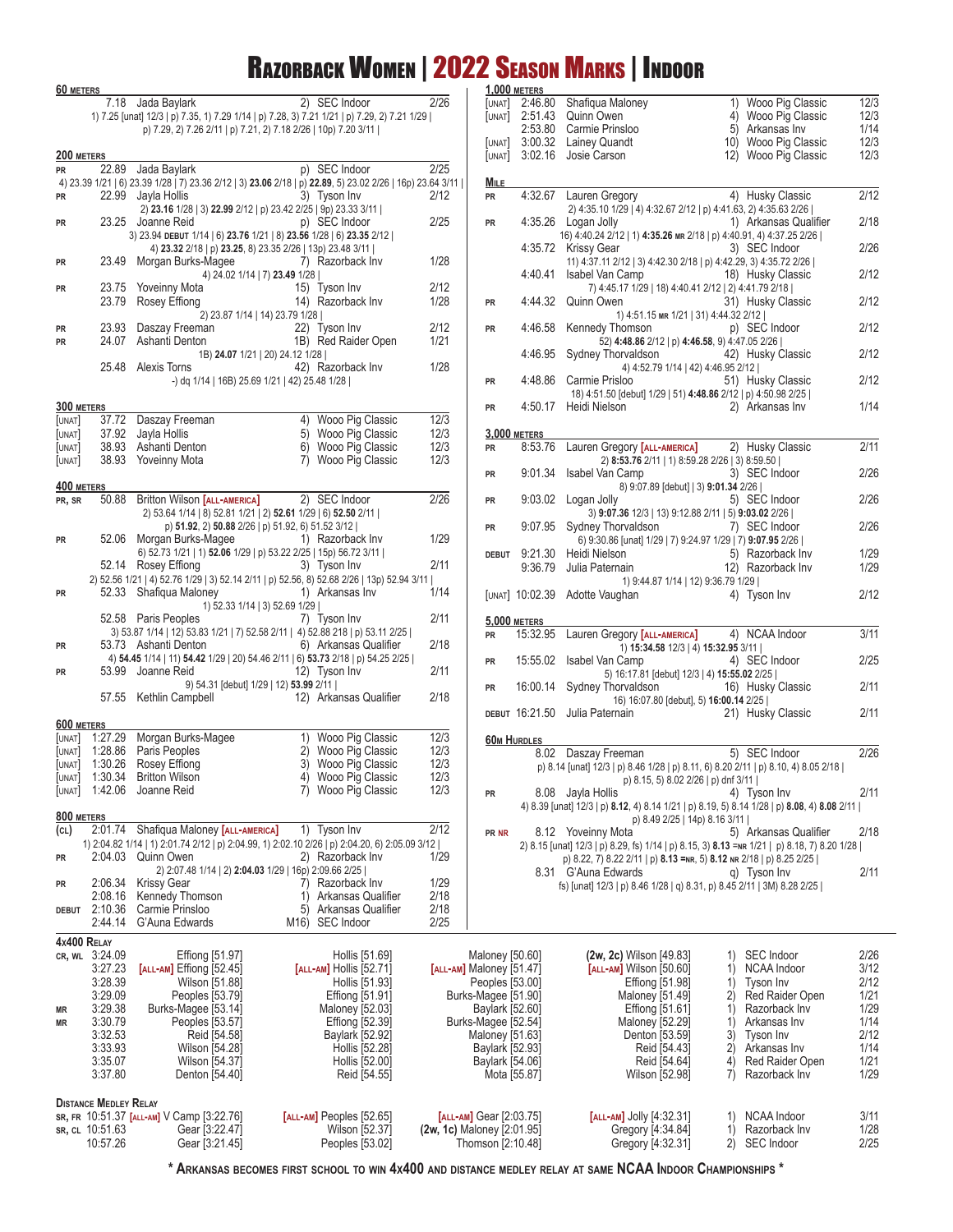|           | <b>HIGH JUMP</b> |                           |                                                                                                      |                     |      |
|-----------|------------------|---------------------------|------------------------------------------------------------------------------------------------------|---------------------|------|
|           |                  | $1.75 \t5-8 \frac{3}{4}$  | <b>Sydney Billington</b>                                                                             | 2) Wooo Pig Classic | 12/3 |
|           |                  |                           | 2) 5-8.75 12/2   2) 5-8 1/14   nh) 1/21   8) 5-7 1/28   6) 5-7.75 2/12   =11) 5-7.75 2/26            |                     |      |
|           |                  |                           | 1.64 5-4 1/ <sub>2</sub> G'Auna Edwards 12M) SEC Indoor                                              |                     | 2/25 |
|           | POLE VAULT       |                           |                                                                                                      |                     |      |
| <b>PR</b> |                  | 4.47 14-8                 | Elien Vekemans [ALL-AMERICA] 1) SEC Indoor                                                           |                     | 2/26 |
|           |                  |                           | 1) 14-1.25 12/3   =3) 13-5.25 1/14   2) 14-3.25 1/21   1) 14-5.25 2/11                               |                     |      |
|           |                  |                           | 1) 14-6, 14-8 2/26   7) 13-11.75 3/11                                                                |                     |      |
| <b>PR</b> |                  |                           | 4.45 14-7 1/4 Nastassia Campbell [ALL-AMERICA]1) Red Raider Open                                     |                     | 1/21 |
|           |                  |                           | 7) 13-1.5 12/3   2) 14-3.25 1/14   1) 14-7.25 1/21   =8) 13-3 2/11   3) 14-2 2/26   8) 13-11.75 3/11 |                     |      |
|           |                  |                           | [UNAT] $4.41$ 14-5 $\frac{1}{2}$ Amanda Fassold 2) Arkansas Qualifier                                |                     | 2/18 |
|           |                  |                           | 6) 13-1.5 12/3   1) 14-2.5 1/29   10) 13-3 2/11   2) 14-3.5, 14-5.5 2/18                             |                     |      |
| <b>PR</b> |                  | 4.22 13-10                | Kaitlyn Banas = 5) SEC Indoor                                                                        |                     | 2/26 |
|           |                  |                           | 4) 13-5.25 12/3   =6) 13-5.25 1/14   6) 13-5.25 1/21                                                 |                     |      |
|           |                  |                           | 4) 13-7.25 1/29   =8) 13-3 2/11   -) nh 2/18   =5) 13-10 2/26                                        |                     |      |
|           |                  | 4.22 13-10                | McKenzie Hayward 7) SEC Indoor                                                                       |                     | 2/26 |
|           |                  |                           | 8) 13-1.5 12/3   =6) 13-5.25 1/14   7) 12-11.5 1/21   6) 13-7.25 1/29                                |                     |      |
|           |                  |                           | =4) 13-9 2/11   5) 13-9.75 2/18   7) 13-10 2/26                                                      |                     |      |
|           |                  | $4.21$ 13-9 $\frac{3}{4}$ | Bailee McCorkle 3) Arkansas Qualifier                                                                |                     | 2/18 |
|           |                  |                           | 2) 13-5.25 12/3   =8) 12-9.5 1/14   1/14   4) 13-5.25 1/21                                           |                     |      |
|           |                  |                           | 3) 13-7.25 1/29   7) 13-9 2/11   3) 13-9.75 2/18   9) 13-4.25 2/26                                   |                     |      |
|           |                  | 4.11 13-5 $\frac{3}{4}$   | Grace Ridgeway 6) Arkansas Qualifier                                                                 |                     | 2/18 |
|           |                  |                           | 10) 12-7.5 12/3   =8) 12-9.5 1/14   9) 12-11.5 1/29   12) 12-9 2/11   6) 13-5.75 2/18                |                     |      |
|           |                  |                           |                                                                                                      |                     |      |

#### NCAA Indoor Medalist Gold

**4x400 Relay** Rosey Effiong, Jayla Hollis, Shafiqua Maloney, Britton Wilson **Distance Medley Relay** Isabel Van Camp, Paris Peoples, Krissy Gear, Logan Jolly

**Bronze** 

Lauren Gregory | 3,000m

#### NCAA Indoor All-America Honors

#### First Team (11 athletes, 14 honors]

| Nastassia Campbell    | Pole Vault             |
|-----------------------|------------------------|
| Rosey Effiong         | 4x400 Relay            |
| <b>Krissy Gear</b>    | <b>Distance Medley</b> |
| Lauren Gregory        | 3,000m & 5,000m        |
| Jayla Hollis          | 4x400 Relay            |
| Logan Jolly           | <b>Distance Medley</b> |
| Shafiqua Maloney      | 800m & 4x400 Relay     |
| Paris Peoples         | <b>Distance Medley</b> |
| Isabel Van Camp       | <b>Distance Medley</b> |
| Elien Vekemans        | Pole Vault             |
| <b>Britton Wilson</b> | 400m & 4x400 Relay     |

#### Second Team [6 athletes, 8 honors]

| Jada Baylark             | 60m & 200m         |
|--------------------------|--------------------|
| Morgan Burks-Magee       | 400m               |
| Rosey Effiong            | 400m               |
| Jayla Hollis             | 200m & 60m Hurdles |
| <b>Quinn Owen</b>        | 800m               |
| Joanne Reid              | 200 <sub>m</sub>   |
| <b>Honorable Mention</b> |                    |
| Daszay Freeman           | 60m Hurdles        |

|           | LONG JUMP   |                                  |                                                                                                  |                        |                     |      |
|-----------|-------------|----------------------------------|--------------------------------------------------------------------------------------------------|------------------------|---------------------|------|
|           |             |                                  | $6.34$ 20-9 $\frac{3}{4}$ G'Auna Edwards                                                         |                        | 1M) SEC Indoor      | 2/25 |
|           |             |                                  | 3) 19-7 [unat] 12/3   5) 19-4.75 1/14   6) 19-4.75 1/28   7) 20-6.5 2/11                         |                        |                     |      |
|           |             |                                  | 1M) 20-9.75 2/25   8) 20-1.5 2/25                                                                |                        |                     |      |
| <b>PR</b> |             | $5.59$ 18-4 $\frac{1}{4}$        | Georgia Brain                                                                                    |                        | 28) Tyson Inv       | 2/11 |
|           |             |                                  | 12) 16-10.75 [unat] 12/3   21) 16-1 1/14   18) 17-0.75 1/28   28) 18-4.25 2/11   6) 17-11.5 2/18 |                        |                     |      |
|           |             | $5.49$ 18-0 $\frac{1}{4}$        | Alexis Torns                                                                                     |                        | 6) Wooo Pig Classic | 12/3 |
|           |             |                                  |                                                                                                  | 6) 18-0.25 12/3        |                     |      |
|           |             | [UNAT] $5.30$ 17-4 $\frac{3}{4}$ | Grace Allen                                                                                      | 9)                     | Wooo Pig Classic    | 12/3 |
|           |             |                                  |                                                                                                  | 9) 17-4.75 [unat] 12/3 |                     |      |
|           | TRIPLE JUMP |                                  |                                                                                                  |                        |                     |      |
| <b>DD</b> |             | 12.50 $A1 - 0.1$                 | Alavie Torne                                                                                     | Æ١                     | Arkaneae Oualifiar  | 2/18 |

**PR** 12.50 41-0 ¼ Alexis Torns 4) Arkansas Qualifier 2/18 5) **39-3.75** 1/14 | 4) **40-2** 1/21 | 11) 39-0.5 1/29 | 13) **40-10.5** 2/12 | 4) **41-0.25** 2/18 | 14) 38-8.75 2/26 |

**PENTATHLON** 3927 G'Auna Edwards 8) SEC Indoor 2/25 [8) 3927] 8.38 | 5-4.5 (1.64) | 37-3 (11.35) | 20-9.75 (6.34) | 2:44.14 2/25

**Meet Index:** Dec. 3 Wooo Pig Classic Jan. 14 Arkansas Invitational JAN. 21 RED RAIDER OPEN Jan. 28-29 Razorback Invitational FEB. 11-12 TYSON INVITATIONAL WASHINGTON HUSKY CLASSIC FEB. 18 ARKANSAS QUALIFIER FEB. 25-26 SEC INDOOR CHAMPIONSHIPS MAR. 11-12 NCAA INDOOR CHAMPIONSHIPS

### SEC Indoor Medalist 4 Gold | 4 Silver | 3 Bronze

#### Gold

Shafiqua Maloney | 800m Lauren Gregory | 3,000m Elien Vekemans | Pole Vault **4x400 Relay** Rosey Effiong, Jayla Hollis, Shafiqua Maloney, Britton Wilson

#### Silver

Jada Baylark | 60m Britton Wilson | 400m Lauren Gregory | Mile **Distance Medley Relay** Krissy Gear, Paris Peoples, Kennedy Thomson, Lauren Gregory

#### **Bronze**

Krissy Gear | Mile Isabel Van Camp | 3,000m Nastassja Campbell | Pole Vault